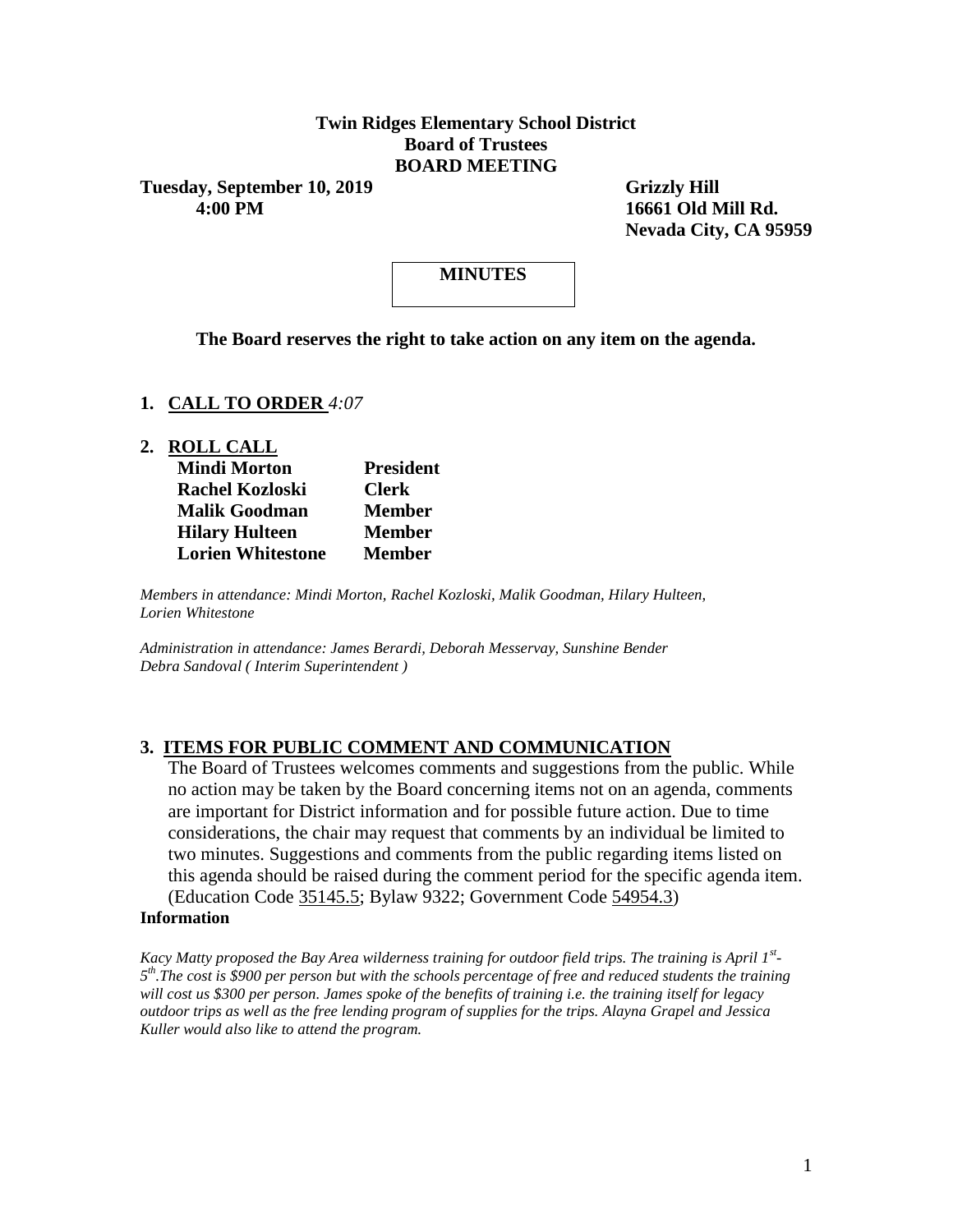#### **4. CONSENT**

Consent items shall be items of a routine nature or items for which no Board discussion is anticipated and for which the Superintendent recommends approval. The public has a right to comment on any consent item. At the request of any member of the Board, any item on the consent agenda shall be removed and given individual consideration for action as a regular agenda item.

**Action**

#### **4.1 THE BOARD WILL REVIEW AND APPROVE THE SEPTEMBER 10, 2019, AGENDA**

## **4.2 THE BOARD WILL REVIEW AND APPROVE THE MINUTES OF JUNE 25, 2019** *(Mint Green backup)*

# **4.3 THE BOARD WILL REVIEW AND APPROVE THE MINUTES OF JULY 23, 2019** (Salmon backup)

## **4.4 THE BOARD WILL REVIEW AND APPROVE THE MINUTES OF AUGUST 13, 2019** (Light Purple backup)

*Amend agenda Rachel was at the meeting but was late.*

## **4.5 THE BOARD WILL REVIEW AND APPROVE THE MINUTES OF AUGUST 19, 2019** (Pink backup)

#### **4.6 APPROVE WARRANTS** (Gray backup)

*Rachel Kozloski Moved to approve the consent items except 4.4 to be amended that Rachel was late. Mindi Morton seconded. The motion passed by unanimous vote.* 

#### **5. FAMILY RESOURCE CENTER REPORT Information**

*Diana Pasquini reported that the Summer Camps served 80 kids. Sports camp was 3 weeks; Art camp was 1 week. Diana thanked James for all his support and expressed gratitude for being a bridge to the community.*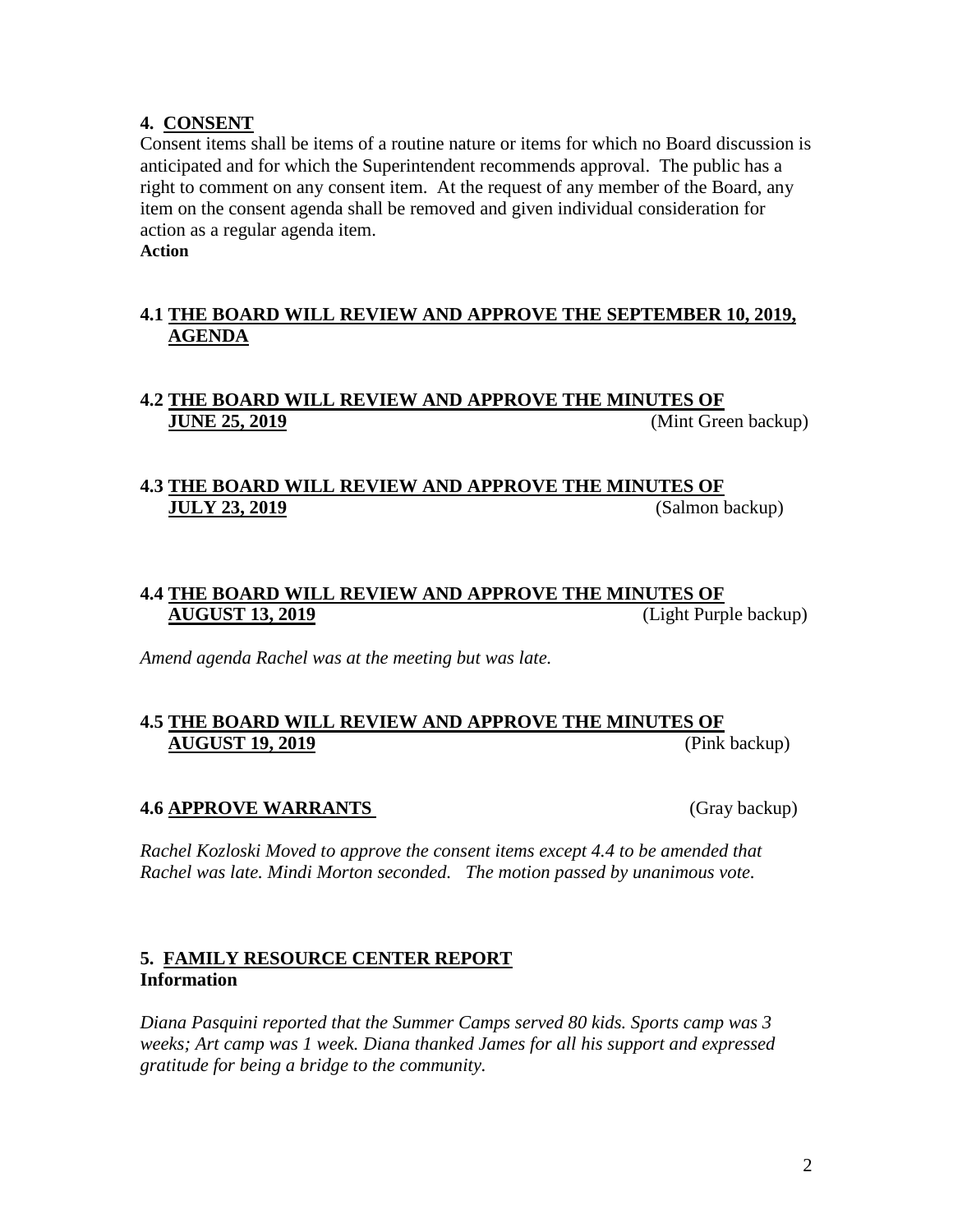# **6. TEACHERS REPORT**

#### **Information**

*No teachers present* 

a. Washington School Enrollment

| $\sim$<br>$\sim$<br>Grade       | $-$<br>m<br>- |  |  |  |  | $\mathbf{m}$<br>`otal |
|---------------------------------|---------------|--|--|--|--|-----------------------|
| $\Omega_{4}$<br><b>Students</b> |               |  |  |  |  |                       |

b. Grizzly Hill School Enrollment

| Grade           | TK/K            |     |  |   |  | $\mathbf{m}$ .<br>''otal |
|-----------------|-----------------|-----|--|---|--|--------------------------|
| <b>Students</b> | $\sqrt{2}$<br>◡ | 1 J |  | ∸ |  |                          |

## **7. SUPERINTENDENT REPORT**

## **Information**

*James reported that the 8th grade teacher Alayna Grapel was hired as a temporary probationary teacher. He would like to see her hired as permanent contracted teacher. He expressed that she is doing a great job and homework has gone up in her classroom.* 

*James said that the county office has closed applications for the new Superintendent/Principal position. They have it down to 6 potential applicants for the board and community stake holders interviews to be held September 24th .* 

# **8. BOARD REPORT**

## **Information**

*Diana read the article/tribute from the Ridge Connection Newsletter about James's service to the school and community. The Board thanked James for his service. Rachel spoke warmly about James and Malik spoke of changes that would have not happened without James making the effort to impact local perception of the Schools.* 

## **9. DREAM A DIFFERENCE UPDATE Information**

*This Poetry program will continue this second year with students writing poetry to share on a Skype call with students in Syria. Last year several students at Grizzly Hill and Washington School where published in a book Dream a Difference. Conrad and his team look forward to working with the students again. Students will have a chance to showcase their poetry on KVMR and at the poetry festival.*

## **10. ANNUAL REVIEW OF BOARD POLICY ON WILLIAMS UNIFORM COMPLAINT PROCEDURES**

(Yellow backup)

## **Action/information**

*Motion by Rachel Kozloski and seconded by Malik Goodman to accept annual review of Board Policy on Williams Uniform Complaint Procedures. Motion passed with 5ayes.*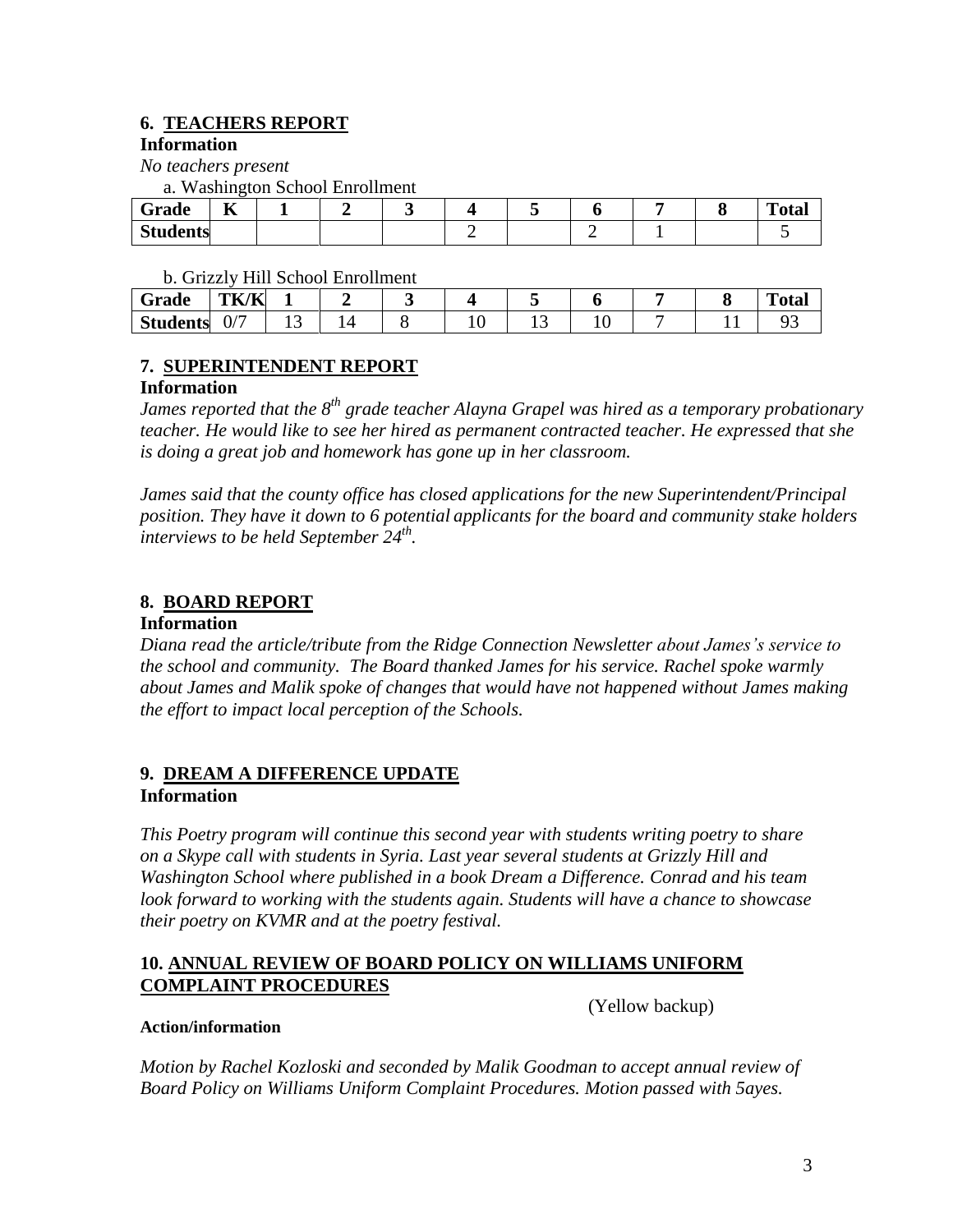#### **11. REVIEW 2018-19 FOURTH QUARTER REPORT OF WILLIAMS UNIFORM COMPLAINT SUMMARY**

(Peach backup)

#### **Information**

*0 Complaints*

#### **12. OPEN PUBLIC HEARING ON INCREASING SCHOOL FACILITIES FEES AS AUTHORIZED BY GOVERNMENT CODE SECTION 65995 (b) 3**

*Updates January every 2 years The hearing was opened at 5:10 P.M.*

#### **13. CLOSE PUBLIC HEARING ON INCREASING SCHOOL FACILITIES FEES AS AUTHORIZED BY GOVERNMENT CODE SECTION 65995 (b) 3**

*The hearing was closed at 5:12 P.M.*

#### **14. APPROVAL OF RESOLUTION #20-01: INCREASING SCHOOL FACILITIES FEES AS AUTHORIZED BY GOVERNMENT CODE SECTION 65995 (b) 3**

(Dark Purple backup)

#### **Action**

*Rachel Moved Hilary seconded Roll Call: Ayes:Mindi Morton ,Rachel Kozloski, Hilary Hulteen, Malik Goodman Lorien Whitestone Nays:0 Absent:0 Abstentions:0*

#### **15. OPEN PUBLIC HEARING FOR THE AVAILABILITY OF INSTRUCTIONAL MATERIALS Discussion/information**

*Every student and staff has a book and we will continue to maintain 8th grade work math packets while the book is on order.* 

*The public hearing was opened at 5:14 P.M.*

## **16. CLOSE PUBLIC HEARING ON THE AVAILABILITY OF INSTRUCTIONAL MATERIALS**

*The public hearing was closed at 5:15 P.M.*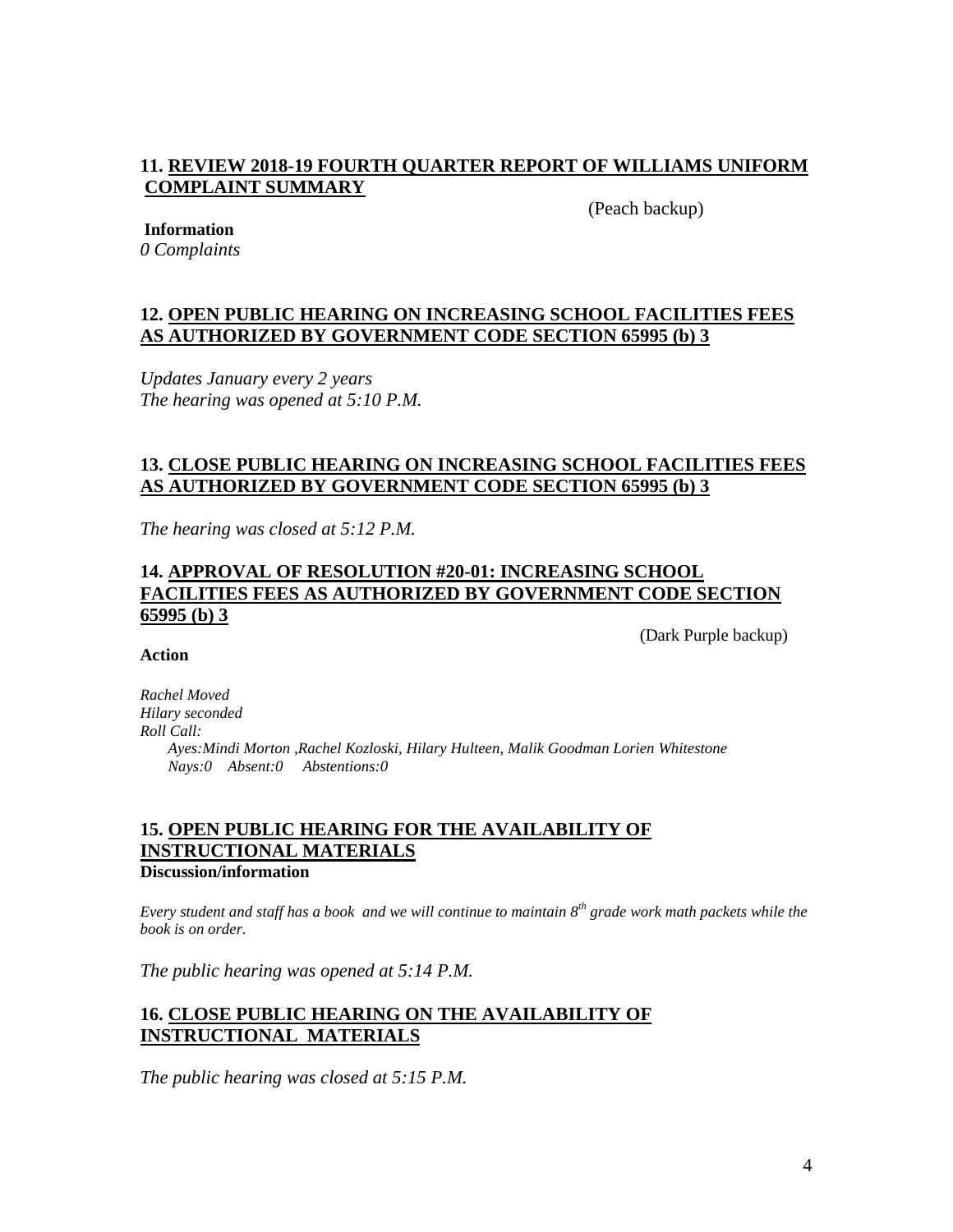#### **17. APPROVE RESOLUTION #20-02 SUFFICIENCY OF TEXTBOOKS AND INSTRUCTIONAL MATERIALS**

The Board will review and approve the District's availability of textbooks and instructional materials for students. An inventory of currently adopted materials is available in the school office. (This is an annual Board action.)

(Aqua backup)

#### **Action**

*Lorien Moved Rachel Seconded Roll Call: Ayes: Mindi Morton ,Rachel Kozloski, Hilary Hulteen, Malik Goodman Lorien Whitestone Nays:0 Absent:0 Abstentions:0*

#### **18. TECHNOLOGY: UPDATE ON INTERNET, WIRING AND COMPUTER PURCHASE Action/information**

*James talked about chrome books, the BIGG grant and internet infrastructure. Our current infrastructure will not be able to handle the addition of student Chrome book use which is one of our technology goalst o support academic success. Gary Habeeb was hired to check the school's system. He is in the process of getting bids to rewire the school. One bid came in at \$40,000. The board would like to hear more about this proposal at the October meeting.* 

# **19. GENERATOR ISSUES**

**Action/information**

*James explained the differences on the price quote i.e. fix the old generator vs. install new generator. James stated the importance of attending school for the mandated 180 days. The generator issue compromises that. The board would like a second quote or bids from multiply agencies.* 

# **20. AFTERSCHOOL PROGRAM**

**Discussion/information**

*Sunshine spoke of the afterschool program with the pros and cons of the location arrangement. The board said there may be a possibility of purchasing a shed for the Art teacher's supplies storage. The board agreed to revisit this in November.*

## **21. APPROVE RESOLUTION 20-03: TEMPORARY TRANSFER OF CASH BETWEEN FUNDS FOR 2019-20**

*This is a standard annual procedure that allows districts to maintain their budget and cash flow across fiscal years. Rachel moved Malik seconded Roll Call: Ayes: Mindi Morton ,Rachel Kozloski, Hilary Hulteen, Malik Goodman, Lorien Whitestone Nays:0 Absent:0 Abstentions:0*